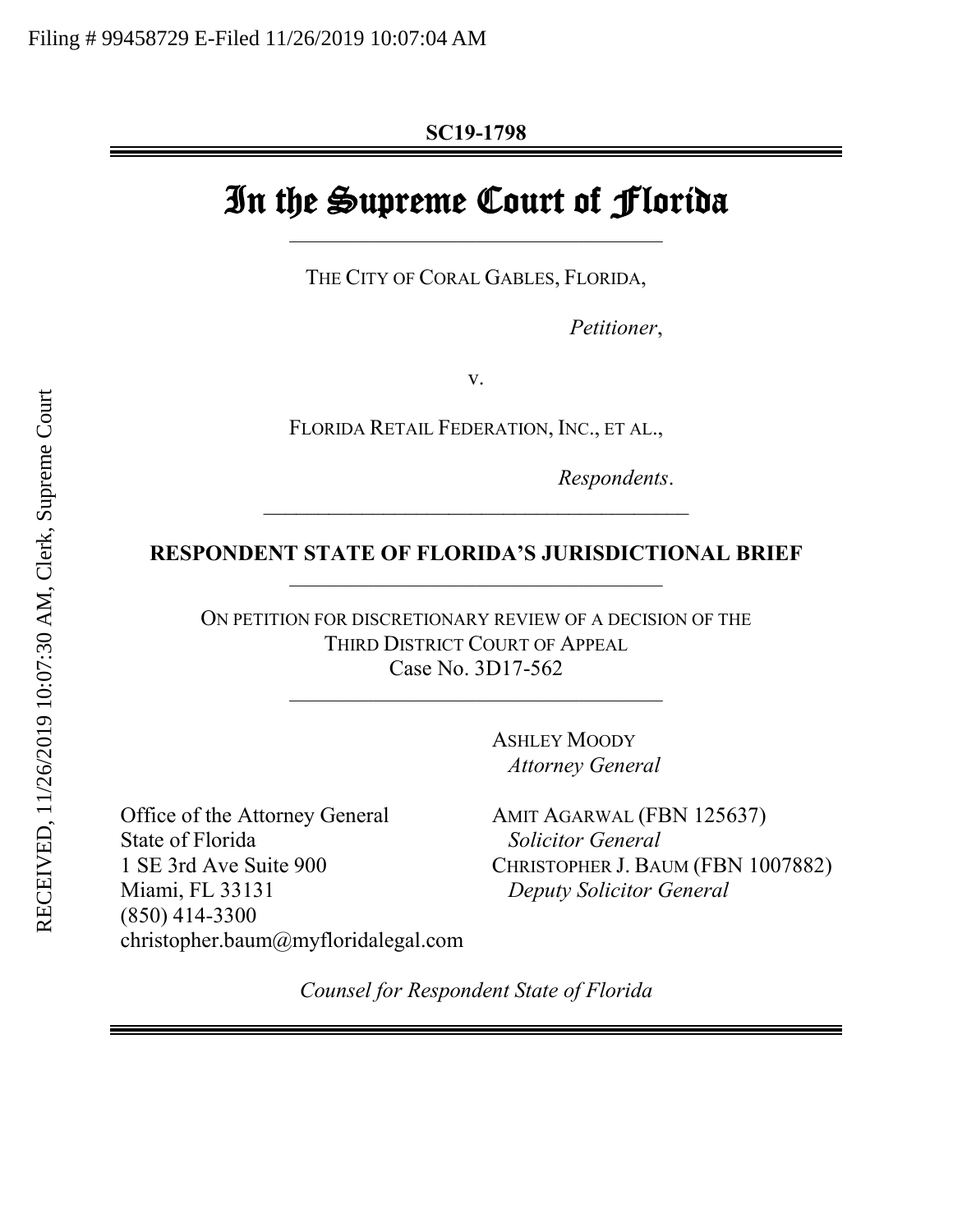# **TABLE OF CONTENTS**

| I. The decision below is correct and does not warrant this Court's discretionary |  |
|----------------------------------------------------------------------------------|--|
|                                                                                  |  |
|                                                                                  |  |
|                                                                                  |  |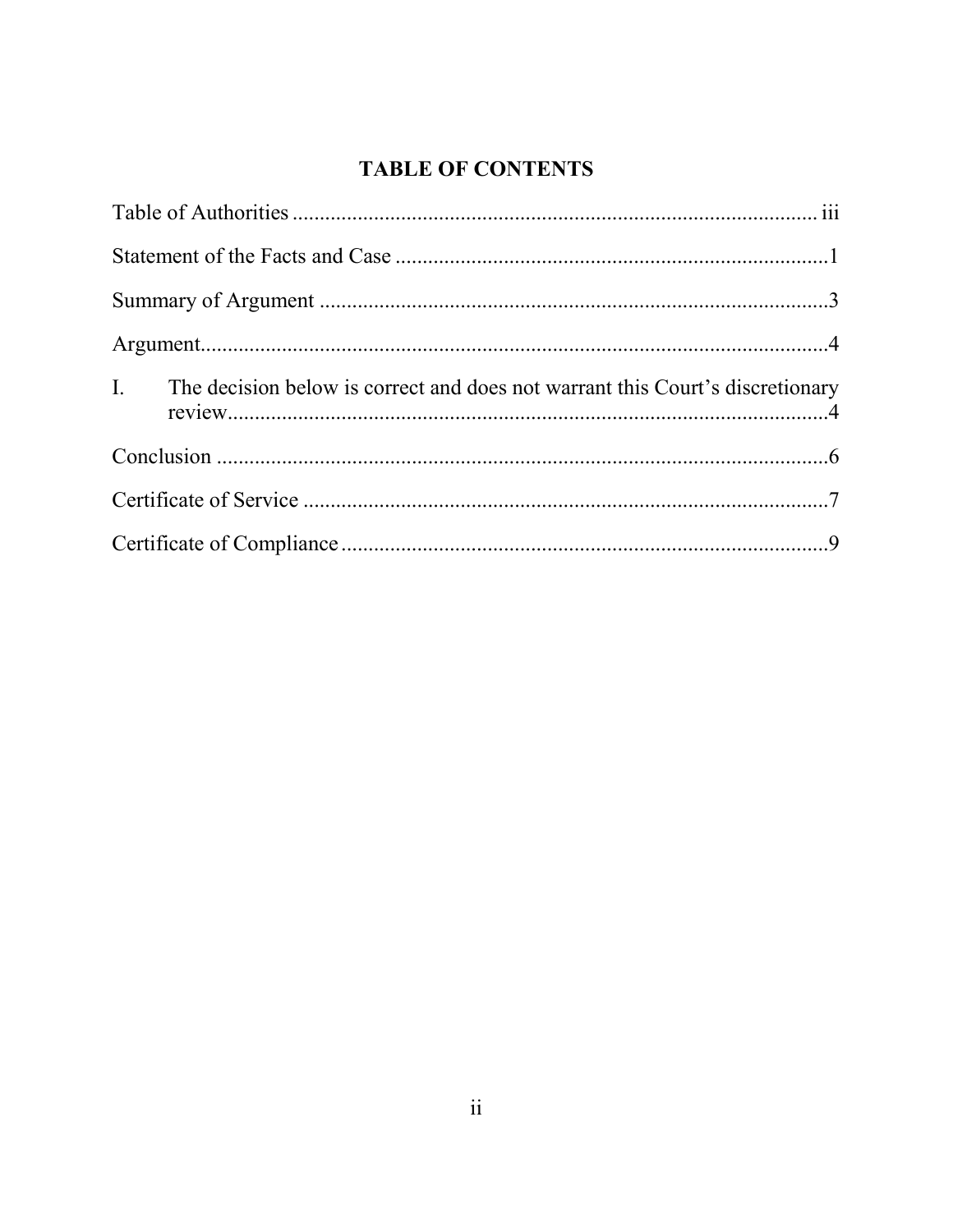# **TABLE OF AUTHORITIES**

# **Page(s)**

<span id="page-2-0"></span>

| <b>Cases</b>                                                                                                               |
|----------------------------------------------------------------------------------------------------------------------------|
| Fla. Retail Fed'n, Inc. v. City of Coral Gables,<br>No. 3D17-0562, 2019 WL 3807999 (Fla. 3d DCA Aug. 14, 2019)  1, 2, 3, 4 |
| Masone v. City of Aventura,                                                                                                |
| Rojas v. State,                                                                                                            |
| <b>Constitutional Provisions</b>                                                                                           |
|                                                                                                                            |
|                                                                                                                            |
| <b>Statutes</b>                                                                                                            |
|                                                                                                                            |
|                                                                                                                            |
|                                                                                                                            |
| <b>Other Authorities</b>                                                                                                   |
| City of Coral Gables, Fla., Code of Ordinances § 34-264(a) (2019)                                                          |
| Fla. HB 6043, Preemption of Recyclable & Polystyrene Materials                                                             |
| Fla. SB 182, Preemption of Recyclable & Polystyrene Materials                                                              |
| Harry Lee Anstead et al.,<br>The Operation & Jurisdiction of the Supreme Court of Florida,                                 |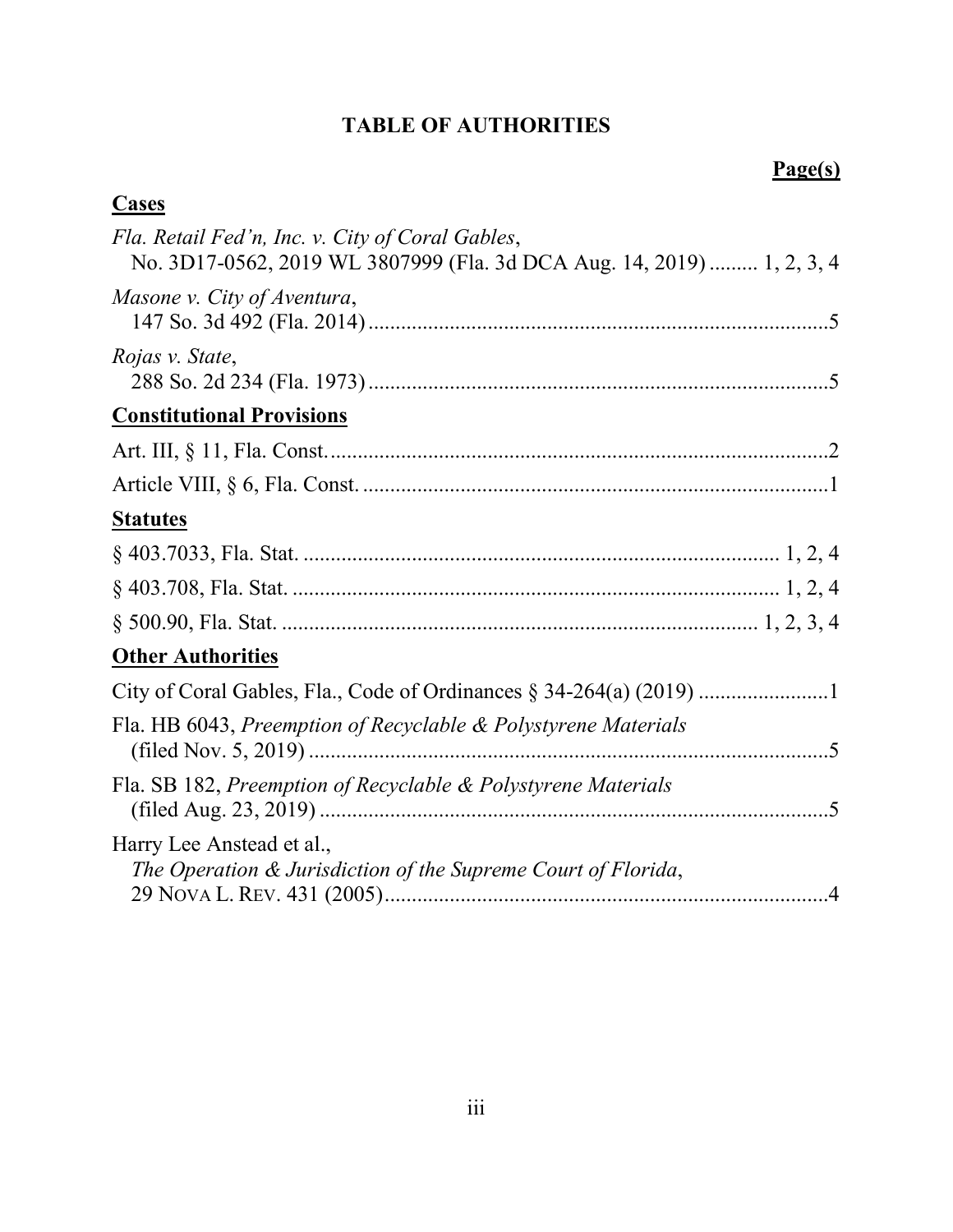#### **STATEMENT OF THE FACTS AND CASE**

<span id="page-3-0"></span>Petitioners challenged three statutes—sections 403.7033, 403.708(9), and 500.90, Florida Statutes—which, by their plain terms, preempt local regulations of polystyrene containers. That includes Coral Gables' Ordinance 2016-08, which generally prohibits "[f]ood service providers and stores" from selling, using, offering for sale, or "provid[ing] food or beverages in expanded polystyrene containers." City of Coral Gables, Fla., Code of Ordinances § 34-264(a) (2019) (the "Ordinance"). The trial court held that all three statutes were unconstitutional and that the Ordinance was valid and enforceable, but the Third District reversed, holding that all three statutes "are constitutional and by their plain language preempt the Ordinance regulating 'polystyrene containers.'" *Fla. Retail Fed'n, Inc. v. City of Coral Gables*, No. 3D17-0562, 2019 WL 3807999, at \*5 (Fla. 3d DCA Aug. 14, 2019).

The Third District first considered whether section 500.90 violated the Home Rule Amendment, Article VIII, § 6(e), of the Florida Constitution. The trial court had concluded that "because the City was the only municipality that enacted a Polystyrene Ordinance after January 1, 2016, but before section 500.90's July 1, 2016 effective date, section 500.90 was an impermissible special law aimed only at the City." *Fla. Retail Fed'n*, 2019 WL 3807999, at \*2. The Third District rejected this reasoning, explaining that "Section 500.90 plainly preempts *all* municipalities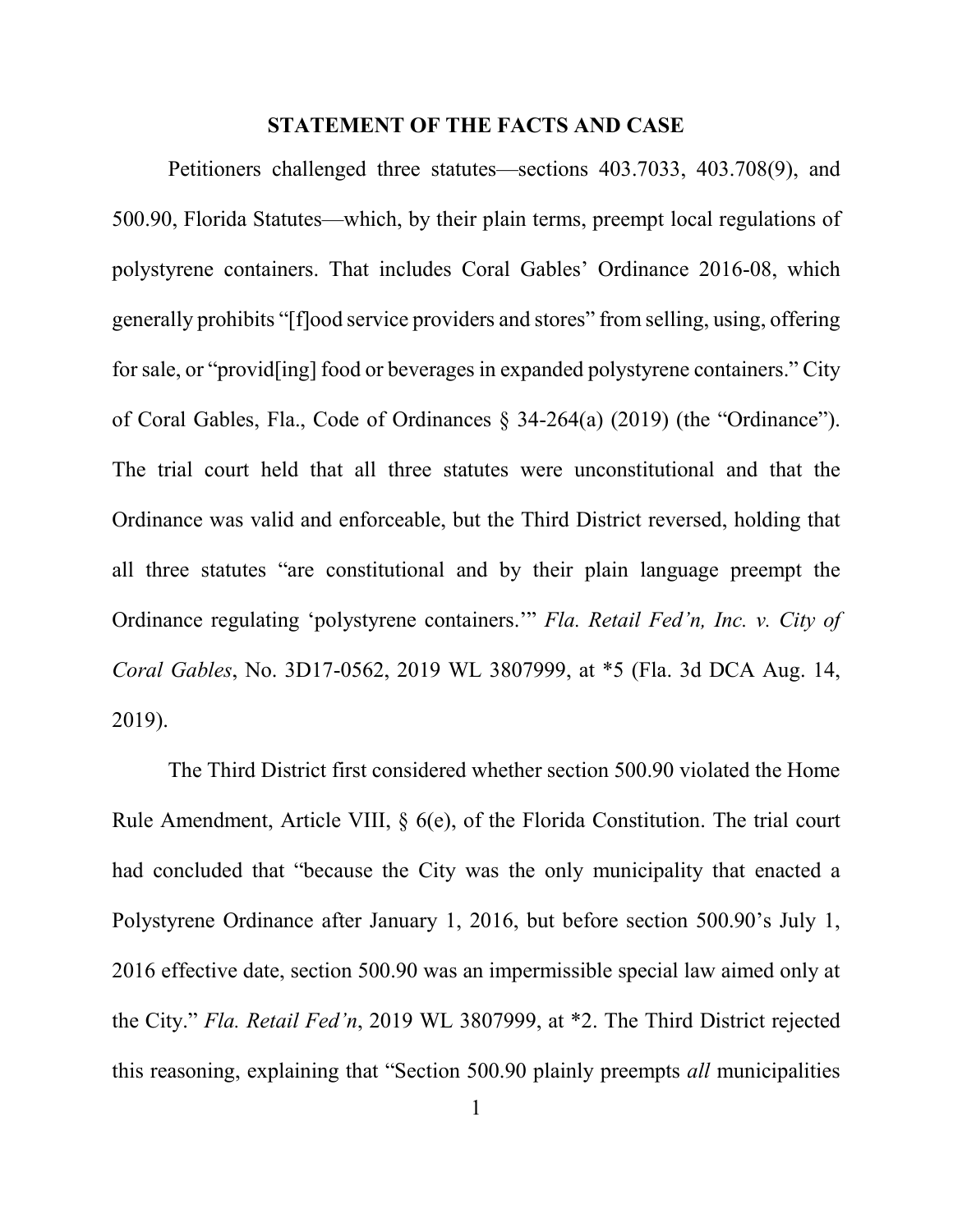statewide from enacting local polystyrene regulations after January 1, 2016," so it did not "impermissibly single out the City or Miami-Dade County." *Id.* at \*3.

Next, the Third District held that section 500.90 did not violate the nondelegation doctrine because it "does not, on its face, delegate legislative authority to the Department of Agriculture." *Id.* at \*4. Similarly, the court concluded that neither section 403.708(9) nor section 403.7033 violated the nondelegation doctrine because, like section 500.90, "neither statute delegates any legislative authority." *Id.*

Finally, the Third District held that section 500.90 did not violate Article III, section 11(b) of the Florida Constitution, because it did not classify any "political subdivisio[n] or other government entit[y]," Art. III,  $\S 11(b)$ ; instead, "the only classification scheme found in section 500.90 applies to ordinances," such that "there is no classification of any governmental entities." *Id.*

After concluding that all three statutes were constitutional, the Third District held that the three statutes "are unambiguous; they expressly preempt the City's Polystyrene Ordinance." *Id.* at \*5. Because "the statutory text was clear," moreover, the court did not need to resort to rules of statutory construction: section 403.708(9)'s "plain text encompasses all types of packaging, including polystyrene"; section 403.7033 "prohibits local governments from regulating 'auxiliary containers,'" including the polystyrene containers regulated by the City's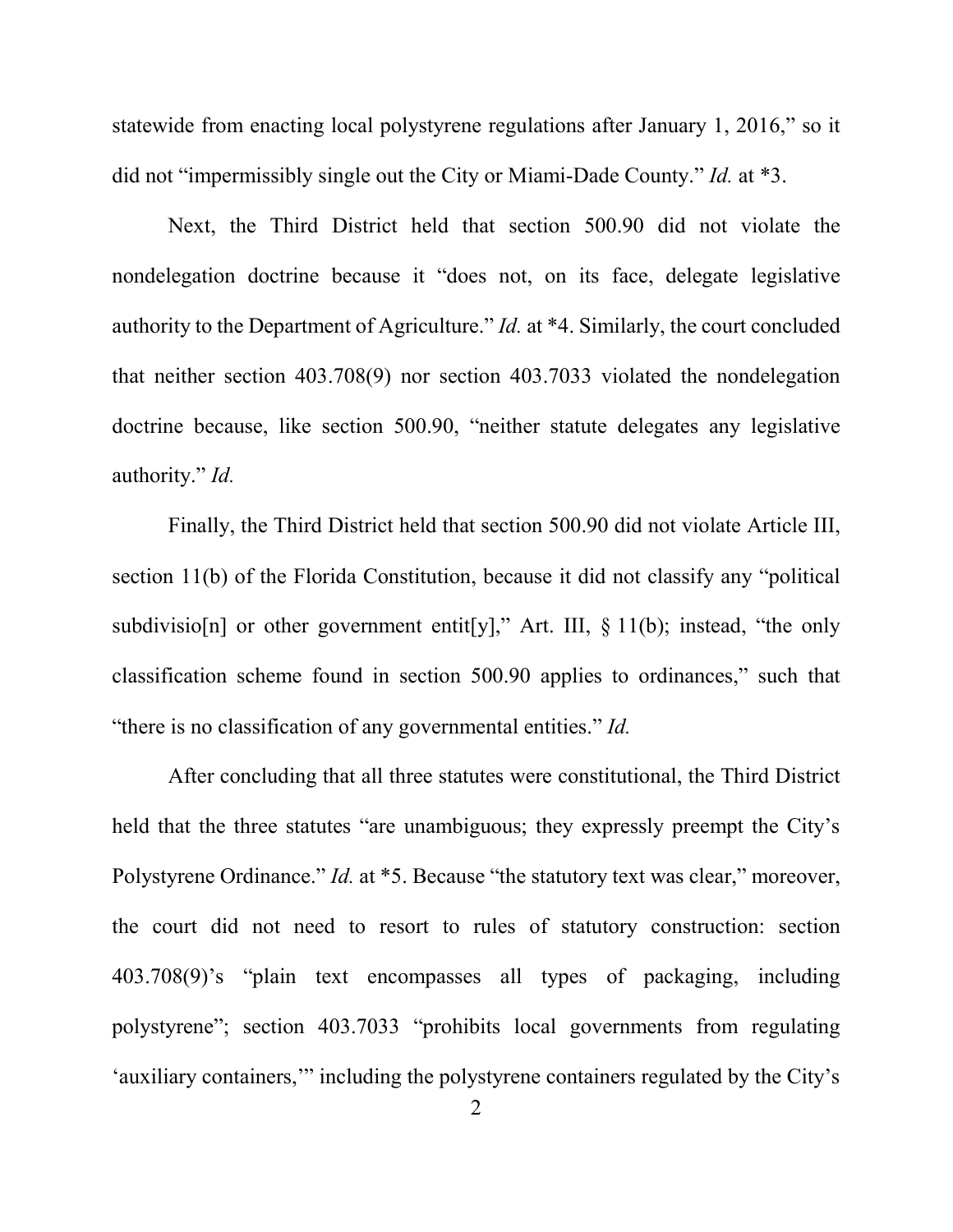Ordinance; and section 500.90 "specifically preempts the regulation of 'polystyrene products.'" *Id.* The preemptive "language" of all three statutes, the court explained, was "clear and unambiguous." *Id.*

Petitioners now seek this Court's discretionary review on the sole basis that the Third District expressly declared all three statutes valid.

### **SUMMARY OF ARGUMENT**

<span id="page-5-0"></span>This Court should not exercise its discretionary jurisdiction to review the Third District's decision. Although the Third District expressly declared the challenged statutes valid, it did so by relying on nothing more than the plain text of those statutes and the well-settled bounds of the purportedly violated constitutional provisions. The court's straightforward decision is thus not worthy of this Court's review: The plain text of the challenged statutes reveals that Petitioners' constitutional arguments are meritless. Likewise, the Third District correctly concluded that the challenged statutes on their face preempt the City's Ordinance. And as this case breaks no new ground regarding the nature of the Legislature's power to preempt local ordinances, there is no need for this Court to exercise its discretionary review.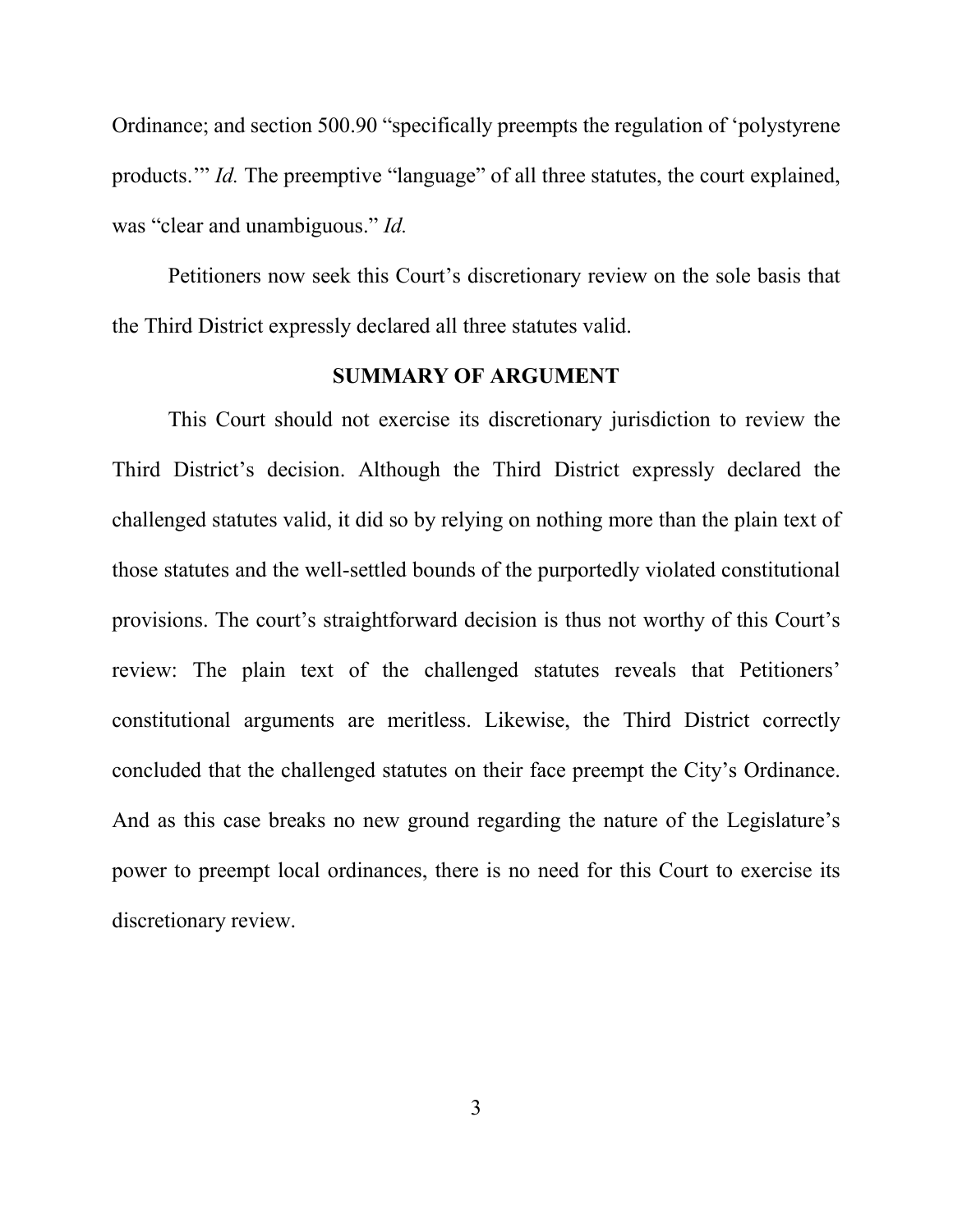#### **ARGUMENT**

## <span id="page-6-1"></span><span id="page-6-0"></span>**I. THE DECISION BELOW IS CORRECT AND DOES NOT WARRANT THIS COURT'S DISCRETIONARY REVIEW.**

Relying on the "plain text" of sections 500.90, 403.708(9), and 403.7033, the Third District upheld those statutes as constitutional, and concluded that "by their plain text," they "preempt the City's Ordinance regulating 'polystyrene containers.'" *Fla. Retail Fed'n*, 2019 WL 3807999, at \*5. Indeed, as to "all three" statutes, the court concluded that the relevant language was "clear and unambiguous." *Id.* One need only read the challenged statutes to conclude that section 500.90 does not impermissibly single out any municipality; none of the three statutes delegates any legislative authority; section 500.90 does not classify any political subdivision or governmental entity; and the statutes unambiguously and expressly preempt the City's Ordinance. So although the Third District did expressly declare all three statutes to be valid, its straightforward conclusions are unworthy of this Court's review.

Even in cases where discretionary jurisdiction exists, this Court has no duty to grant review. *See* Harry Lee Anstead et al., The Operation & Jurisdiction of the Supreme Court of Florida, 29 NOVA L. REV. 431, 502 (2005) (recognizing that "the Court, in every instance, can decline to hear a [discretionary review] case"). For example, the Court's discretionary jurisdiction over decisions construing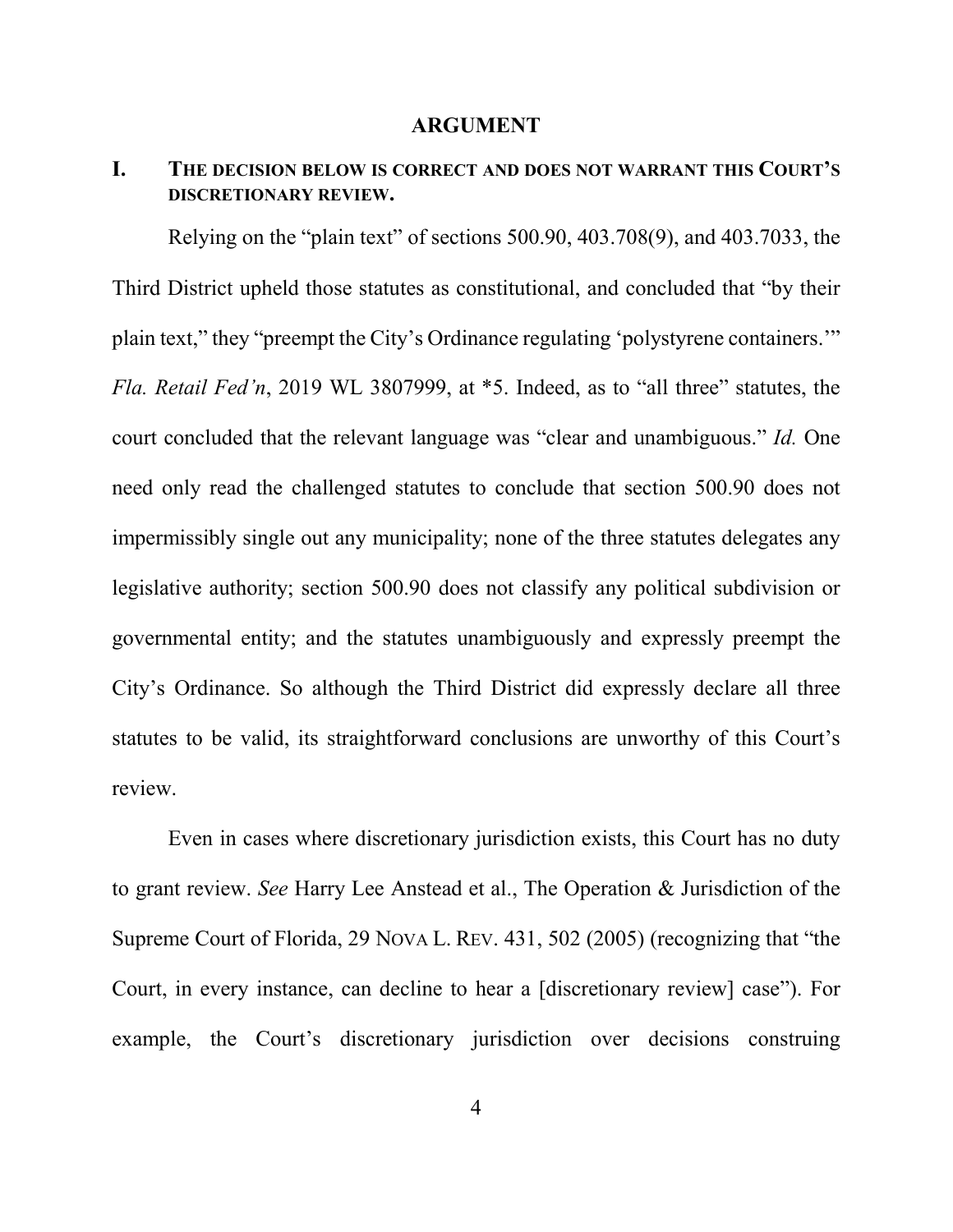constitutional provisions exists to "remove existing doubts as to the proper construction of a constitutional provision." *See Rojas v. State*, 288 So. 2d 234, 238 (Fla. 1973). Here, no such doubts exist—the Third District relied on the plain, unambiguous text of the three challenged statutes, and the well-settled bounds of the constitutional provisions at issue, in concluding that the three statutes are constitutional. Moreover, no split of authority as to any of the court's (unanimous) conclusions exists.

Petitioners also contend that the Third District's decision "authorized the Legislature to preempt entire fields to state agencies which have neither the intent to take action nor any guidelines for rulemaking." Pet. Juris. Br. 10. But as the court explained, none of the three challenged statutes delegates any legislative authority. Instead, the court simply recognized the long-settled proposition that "municipal ordinances must yield to state statutes." *Masone v. City of Aventura*, 147 So. 3d 492, 494-95 (Fla. 2014).

The Court should also decline to exercise discretionary review because the Legislature is currently considering whether to allow local governments to promulgate ordinances, like the City's Ordinance, that regulate polystyrene. *See* Fla. SB 182: *Preemption of Recyclable & Polystyrene Materials* (filed Aug. 23, 2019); Fla. HB 6043: *Preemption of Recyclable & Polystyrene Materials* (filed Nov. 5, 2019). Both pending bills, if passed, would repeal the preemptive effect of the three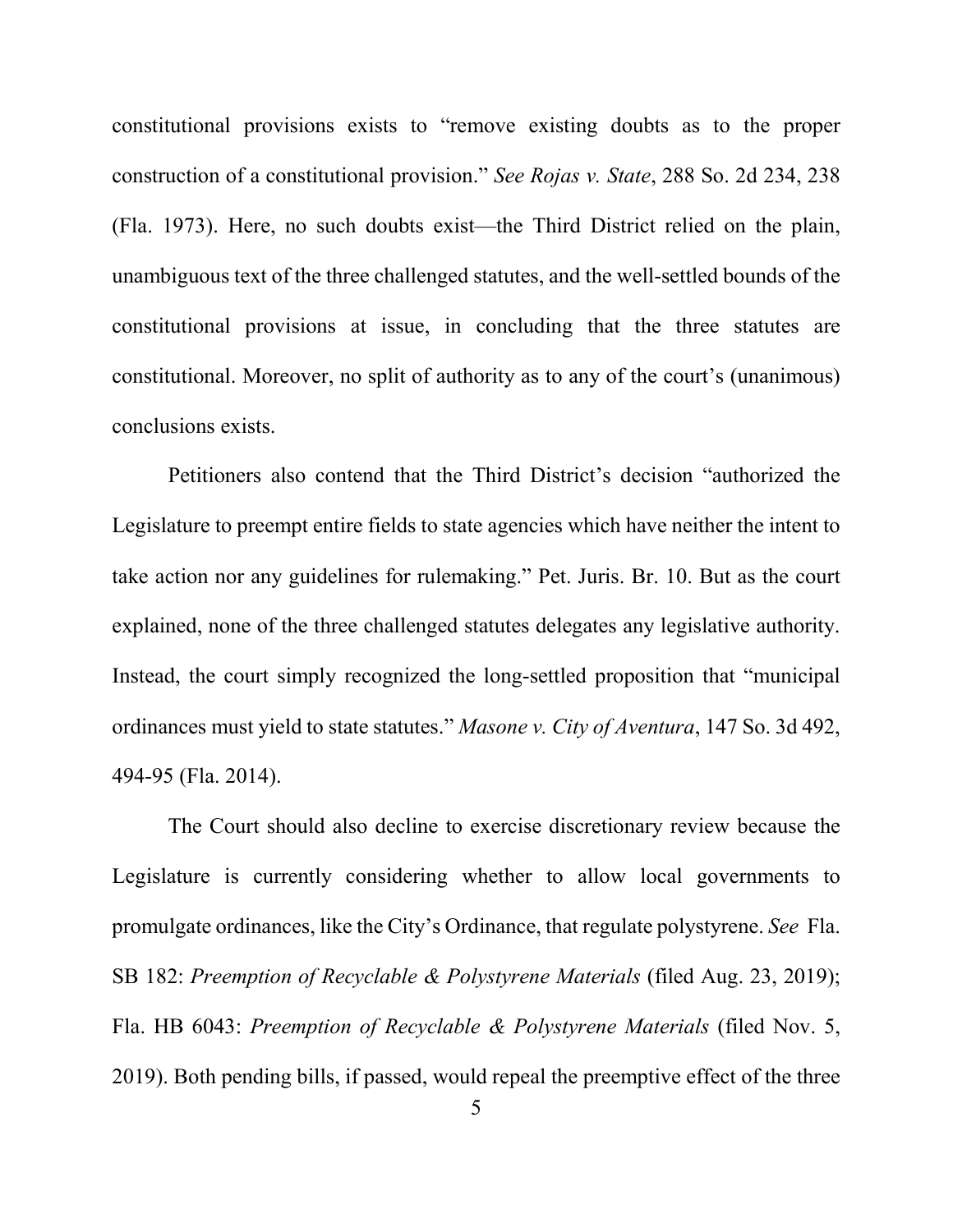statutes at issue here. Because the preempting statutes are constitutional, and in light of these legislative efforts, the Court should defer to the political process regarding whether regulation of polystyrene should be a statewide or local matter.

## **CONCLUSION**

<span id="page-8-0"></span>For all these reasons, the Court should decline to review the Third District's decision.

Respectfully submitted.

# ASHLEY MOODY ATTORNEY GENERAL

/s/ *Christopher J. Baum* Christopher J. Baum (FBN 1007882) *Deputy Solicitor General*

Amit Agarwal (FBN 125637) *Solicitor General* Office of the Attorney General 1 SE 3rd Ave Suite 900 Miami, FL 33131 (850) 414-3300 christopher.baum@myfloridalegal.com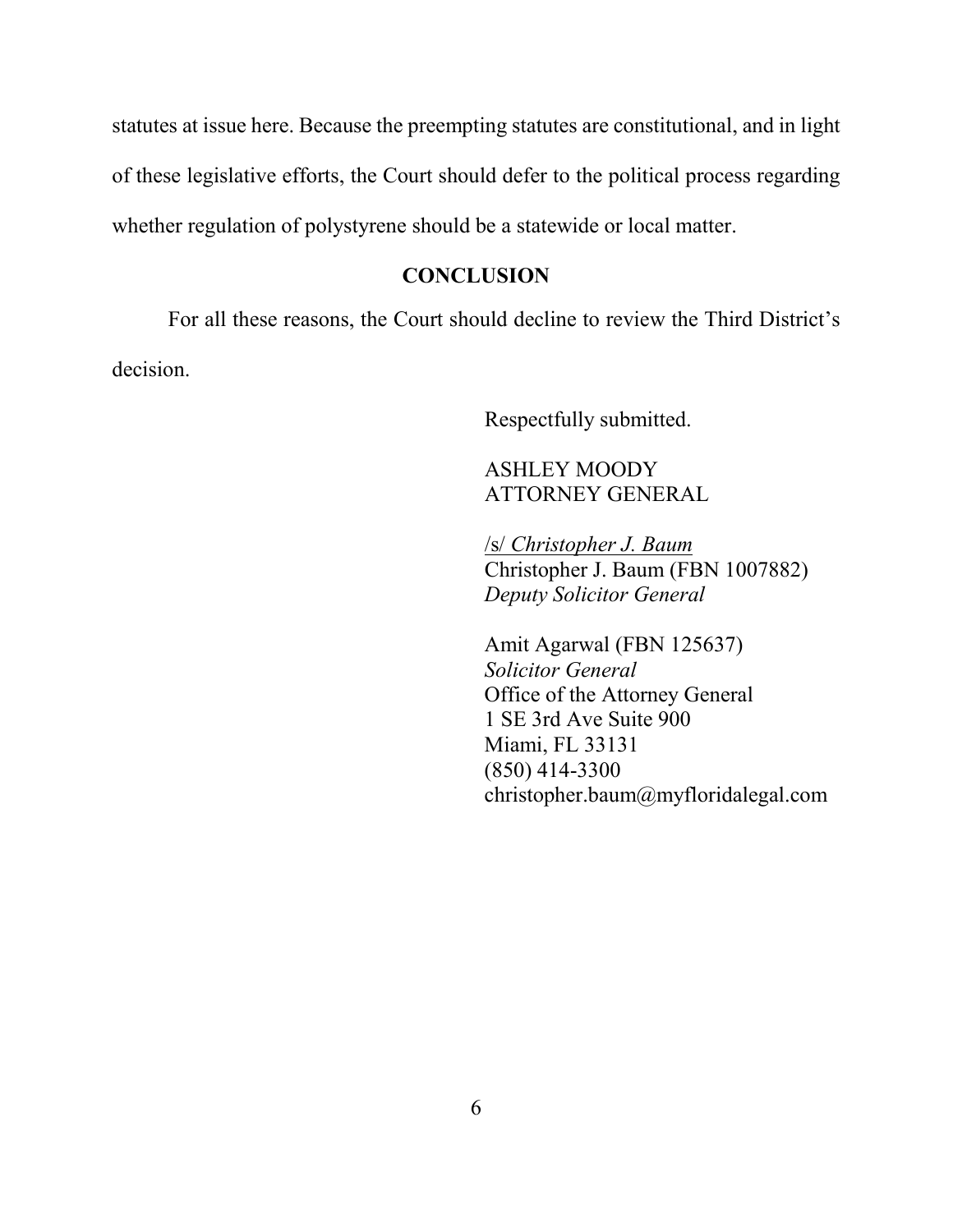### **CERTIFICATE OF SERVICE**

<span id="page-9-0"></span>I certify that a true and correct copy of the foregoing brief has been furnished

by electronic service through the Florida Courts E-Filing Portal on this 26th day of

November, 2019, to the following:

Corali Lopez-Castro Rachel Sullivan Mindy Y. Kubs Kozyak Tropin & Throckmorton LLP 2525 Ponce de Leon Blvd., 9th Floor Coral Gables, Florida 33134 clc@kttlaw.com rs@kttlaw.com myk@kttlaw.com

Miriam S. Ramos City of Coral Gables Office of the City Attorney 405 Biltmore Way Coral Gables, Florida 33134 mramos@coralgables.com

*Counsel for Petitioner*

Claudio Riedi, Esq. Dexter Lehtinen, Esq. dwlehtinen@aol.com Lehitnen Schultz Riedi Catalano de la Fuente, PLLC 1111 Brickell Ave., Ste. 2200 Miami, FL 33131 criedi@lsrcf.com

*Counsel for Respondents Florida Retail*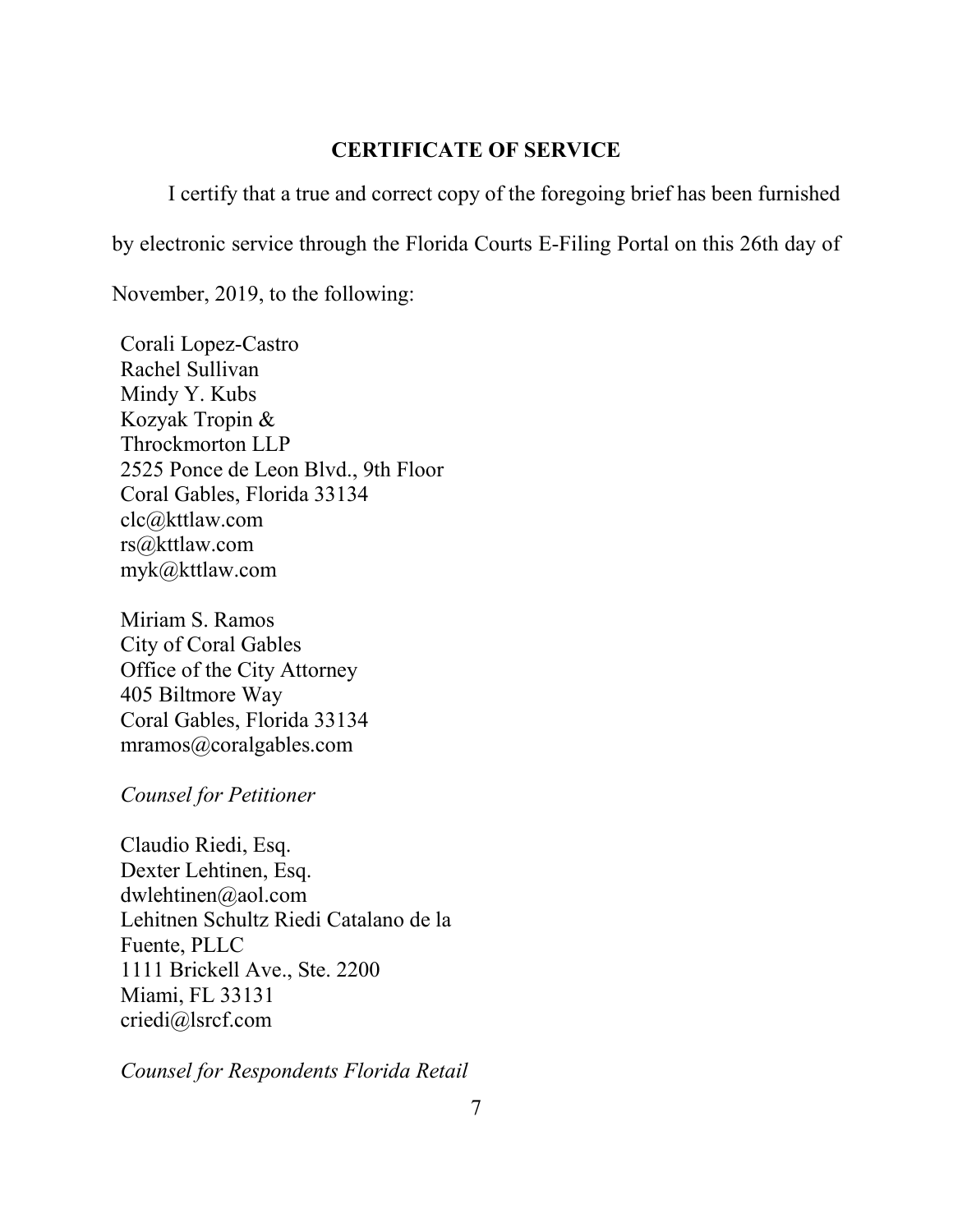*Federation, Inc. and Super Progreso, Inc.*

> /s/ *Christopher J. Baum* Christopher J. Baum (FBN 1007882)